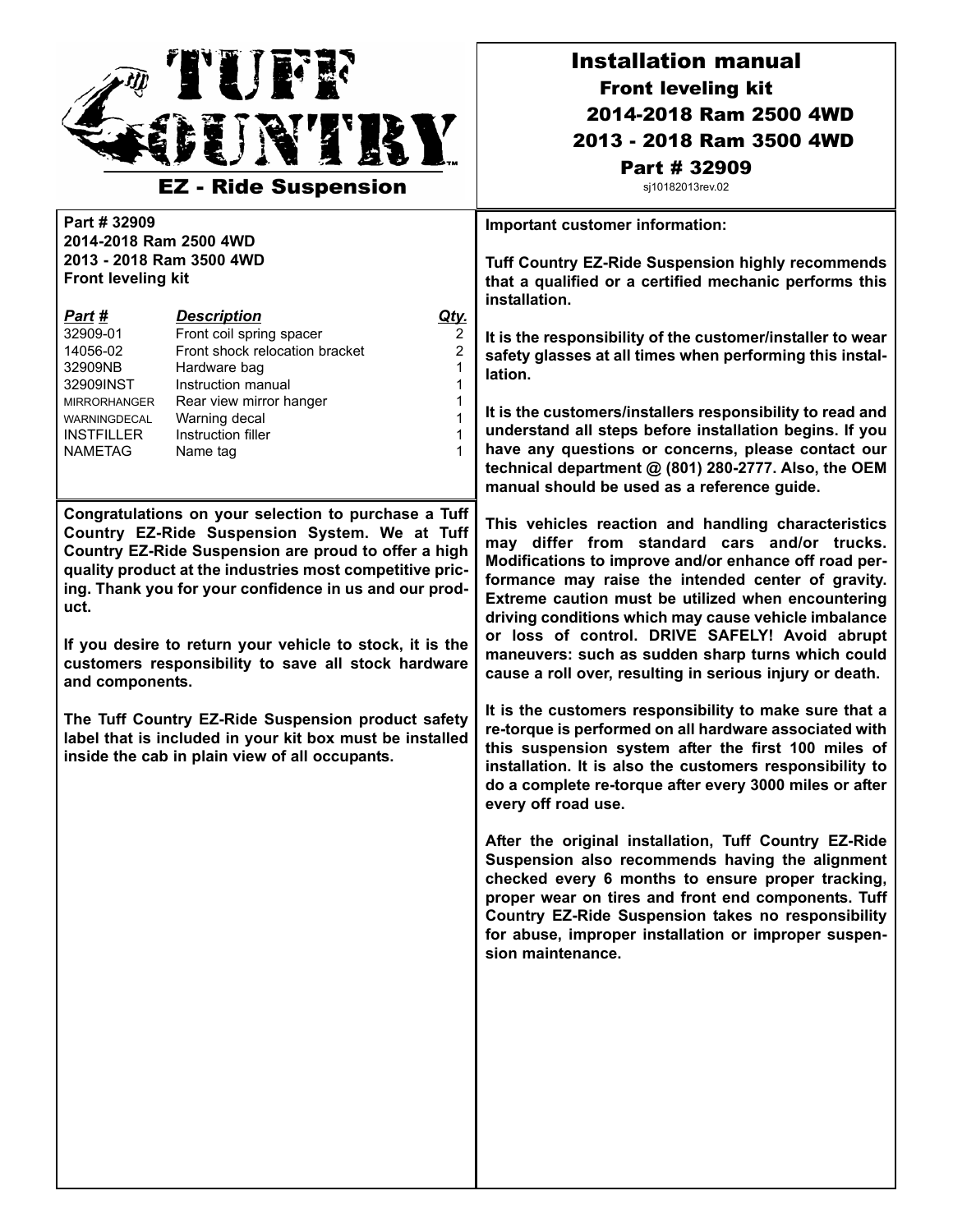## **Limited lifetime warranty Notice to all Tuff Country EZ-Ride Suspension customers: It is your responsibility to keep your original sales receipt! If failure should occur on any Tuff Country EZ-Ride Suspension component, your original sales receipt must accompany the warranted unit to receive warranty. Warranty will be void if the customer can not provide the original sales receipt. Do not install a body lift in conjunction with a suspension system. If a body lift is used in conjunction with any Tuff Country EZ-Ride Suspension product, your Tuff Country EZ-Ride Suspension WARRANTY WILL BE VOID. Tuff Country Inc. ("Tuff Country" ) suspension products are warranted to be free from defects in material and workmanship for life if purchased, installed and maintained on a non-commercial vehicle; otherwise, for a period of twelve (12) months, from the date of purchase and installation on a commercial vehicle, or twelve thousand (12,000) miles (which ever occurs first). Tuff Country does not warrant or make any representations concerning Tuff Country Products when not installed and used strictly in accordance with the manufacturer's instructions for such installation and operation and accordance with good installation and maintenance practices of the automotive industry. This warranty does not apply to the cosmetic finish of Tuff Country products nor to Tuff Country products which have been altered, improperly installed, maintained, used or repaired, or damaged by accident, negligence, misuse or racing. ("Racing is used in its broadest sense, and, for example, without regards to formalities in relation to prizes, competition, etc.) This warranty is void if the product is removed from the original vehicle and re-installed on that or any other vehicle. This warranty is exclusive and is in lieu of any implied warranty of merchantability, fitness for a particular purpose or other warranty of quality, whether express or implied, except the warranty of title. All implied warranties are limited to the duration of this warranty. The remedies set forth in this warranty are exclusive. This warranty excludes all labor charges or other incidental of consequential damages. Any part or product returned for warranty claim must be returned through the dealer of the distributor from whom it was purchased. Tuff Country reserves the right to examine all parts returned to it for warranty claim to determine whether or not any such part has failed because of defect in material or workmanship. The obligation of Tuff Country under this warranty shall be limited to repairing, replacing or crediting, at its option, any part or product found to be so defective. Regardless of whether any part is repaired, replaced or credited under this warranty, shipping and/or transportation charges on the return of such product must be prepaid by the customer under this warranty.**

**Important information that needs to be read before installation begins:**

**This leveling kit is designed to fit the new style 3 link front suspension. You can identify this by your front shock being outside the front coil spring. If your front shock is inside the coil spring, you will need to order part # 32900**

**Tuff Country recommends a 35" x 12.50" tire and wheel package. If taller than a 35" tire is installed, Tuff Country assumes no liability and the warranty will be VOID!**

**This leveling kit comes with front shock relocation brackets to be used with the OE shocks. If after market front shocks are wanted, Tuff Country EZ Ride Suspension recommends installing a 23" fully extended front shock without the front shock relocation bracket.** 

**This Leveling kit comes with (1) installation manual and some post installation procedure literature and it is the installers responsibility to make sure that the customer receives the post installation procedure literature. If a customer would like a copy of the installation manual, please have them visit our website at www.tuffcountry.com. Have them go to the customer care section to download these instructions. If you have any questions, please feel free to call us at (801) 280-2777.**

**Before installation begins, Tuff Country EZ-Ride Suspension highly recommends that the installer performs a test drive on the vehicle. During the test drive, check to see if there are any uncommon sounds or vibrations. If uncommon sounds or vibrations occur on the test drive, uncommon sounds or vibrations will be enhanced once the suspension system has been installed. Tuff Country EZ-Ride Suspension highly recommends notifying the customer prior to installation to inform the customer of these issues if they exist.**

**Make sure to use loctite on all new and stock hardware associated with the installation of this suspension system.**

**Special note: Before installation begins, it is the customers/installers responsibility to make sure that all parts are on hand. If any parts are missing, please feel free to call one of our customer service representatives @ (801) 280-2777.**

**Recommended tools selection:**

**Torque wrench Standard socket set Standard wrench set Metric socket set Metric wrench set Tape measure Hydraulic floor jacks**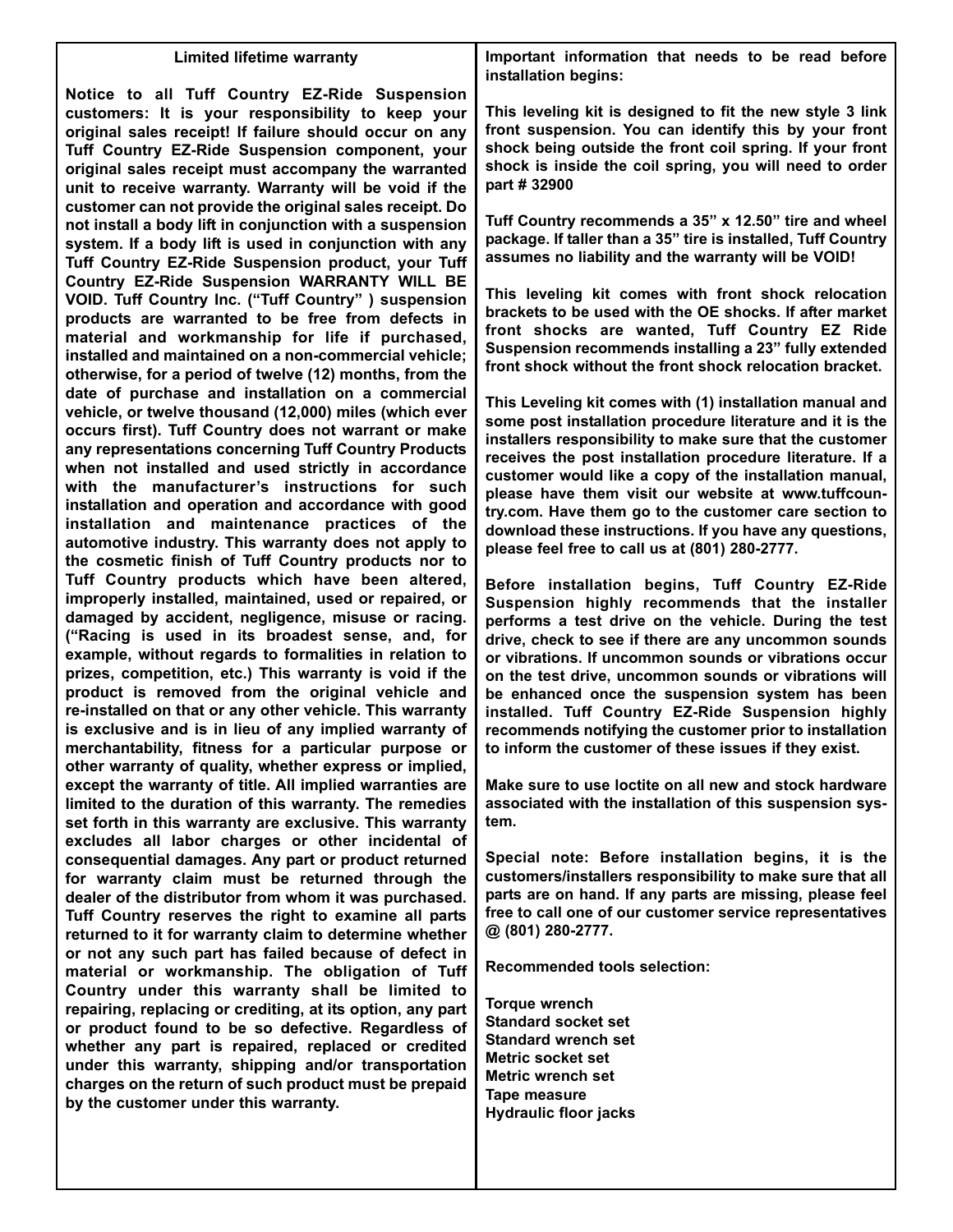| Hardware bag 32909NB includes:                                                                                                                                                                                                                                                                                                                                                  | 4. Working on the driver side, remove the sway bar end link<br>from the sway bar. Save the hardware. Repeat procedure on                                                                                                          |
|---------------------------------------------------------------------------------------------------------------------------------------------------------------------------------------------------------------------------------------------------------------------------------------------------------------------------------------------------------------------------------|-----------------------------------------------------------------------------------------------------------------------------------------------------------------------------------------------------------------------------------|
| <b>Description</b><br>Quantity                                                                                                                                                                                                                                                                                                                                                  | the passenger side.                                                                                                                                                                                                               |
| 9163B (9/16" x 3" bolt)<br>2<br>12WA (1/2" USS flat washer)<br>4<br>916UN (9/16" unitorque nut)<br>2<br>381B (3/8" x 1" bolt)<br>2<br>516WA (5/16" USS flat washer)<br>4<br>38UN (3/8" unitorque nut)<br>$\mathbf{2}$                                                                                                                                                           |                                                                                                                                                                                                                                   |
| Please follow instructions carefully:<br>Before installation begins, measure from the center of<br>the hub, to the bottom of the fender well, and record                                                                                                                                                                                                                        |                                                                                                                                                                                                                                   |
| measurements below.                                                                                                                                                                                                                                                                                                                                                             |                                                                                                                                                                                                                                   |
| <b>Pre-installation measurements:</b>                                                                                                                                                                                                                                                                                                                                           | 5. Carefully lower down on both hydraulic floor jacks at the<br>same time allowing enough room for the new coil spring                                                                                                            |
| Driver side front:                                                                                                                                                                                                                                                                                                                                                              | spacer to be installed. Special note: Take special care not                                                                                                                                                                       |
| Passenger side front:                                                                                                                                                                                                                                                                                                                                                           | over extend any brake lines or hoses.                                                                                                                                                                                             |
| measurements.                                                                                                                                                                                                                                                                                                                                                                   | At the end of the installation take the same 6. Working on the driver side, remove the coil spring from the<br>measurements and compare to the pre-installation vehicle and set aside. Repeat procedure on the passenger<br>side. |
| Post-installation measurements:                                                                                                                                                                                                                                                                                                                                                 |                                                                                                                                                                                                                                   |
| Driver side front:                                                                                                                                                                                                                                                                                                                                                              |                                                                                                                                                                                                                                   |
| Passenger side front:                                                                                                                                                                                                                                                                                                                                                           |                                                                                                                                                                                                                                   |
| Front end installation:<br>1. To begin installation, block the rear tires of the vehicle so<br>that the vehicle is stable and can't roll backwards. Safely lift<br>the front of the vehicle and support the vehicle with a pair of<br>jack stands. Place a jack stand on both the driver and the<br>passenger side. Next, remove the front wheels and tires<br>from both sides. |                                                                                                                                                                                                                                   |
| 2. Place a pair of hydraulic floor jacks under the front axle.<br>Place one on the driver side and passenger side. Carefully<br>they come into contact with the front axle.                                                                                                                                                                                                     | raise up on both hydraulic floor jacks at the same time until 7. Working on the driver side, remove the coil spring isolator<br>from the upper coil spring pocket and set aside. Repeat pro-                                      |
| 3. Working on the driver side, remove the shock from the<br>vehicle and save the upper and lower hardware. Repeat pro-<br>cedure on the passenger side.                                                                                                                                                                                                                         | cedure on the passenger side.                                                                                                                                                                                                     |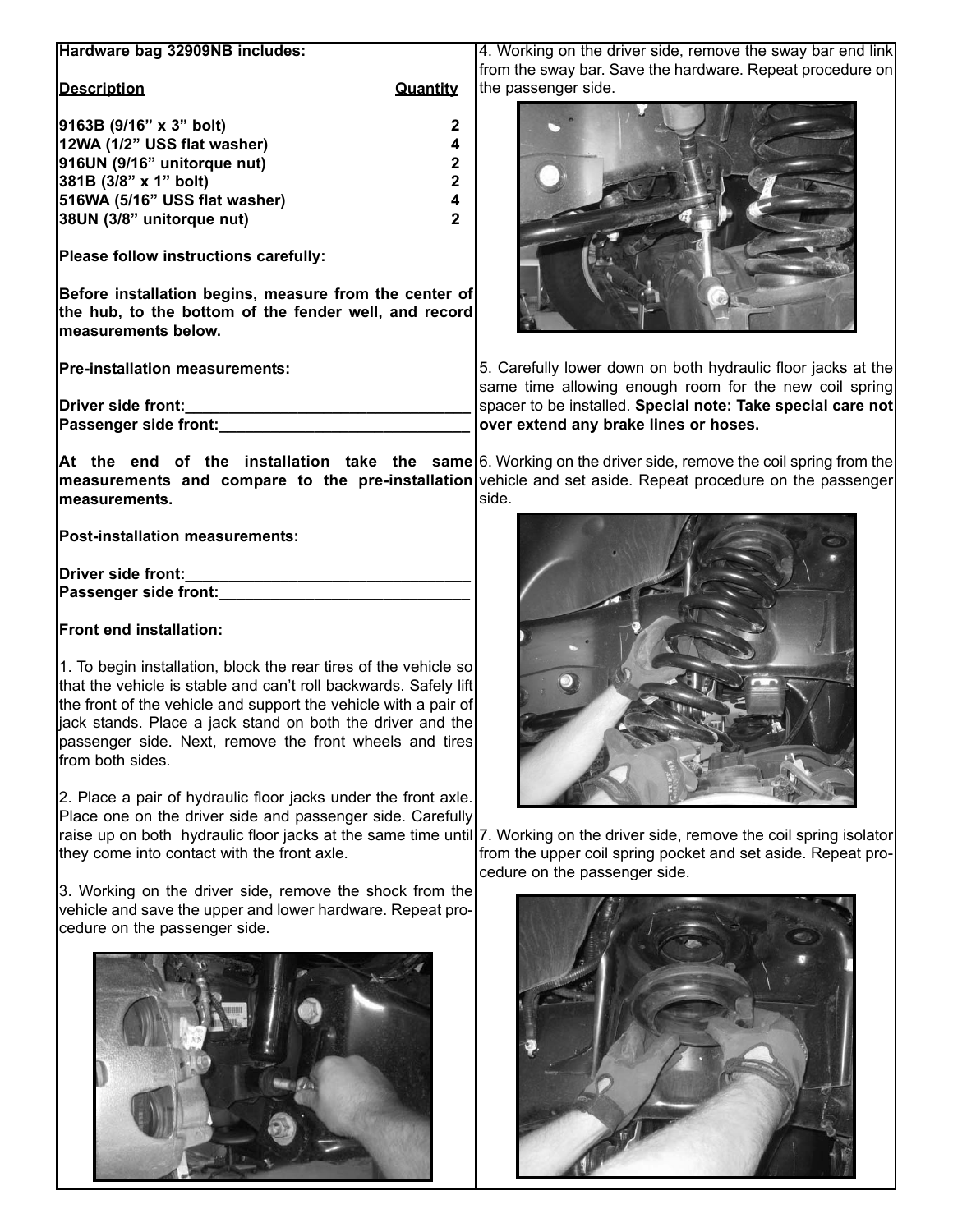8. Locate the new coil spring spacers. Also, locate (2)  $3/8$ " x|10. Locate the new front shock relocation brackets. Locate 1" bolt, (4) 5/16" USS flat washers and (2) 3/8" unitorque (2) 9/16" x 3" bolt, (4) 1/2" USS flat washers and (2) 9/16" nuts from hardware bag 32909NB. Working on the driver|unitorque nuts from hardware bag 32909NB. Install the new side, install the new coil spring spacer to the upper coil shock relocation brackets to the bottom of the stock shocks spring pocket and secure using the new 3/8" hardware.**|**and secure using the new hardware. **Do not tighten at this** Special note: The hole is already provided in the upper point.

**coil spring pocket. Also, make sure to use loctite and torque the 3/8" hardware to 28 ft lbs.** Repeat procedure on 11. Working on the driver side, install the modified shock into the passenger side.



9. Locate the OE upper coil spring isolator and coil springs. Working on the driver side, install the isolator to the top of the coil spring and install the coil spring back into the vehicle. Carefully raise up on the hydraulic floor jack until the coil spring and isolator seat properly into the newly installed coil spring spacer. Repeat procedure on the passenger side.



the upper and lower location using the OE hardware. Make sure to use loctite and torque the lower mounting hardware to **85 ft lbs.** and the upper mounting hardware to **22 ft lbs.** Move back to the new 9/16" hardware and add some loctite and torque to **85 ft lbs.** Repeat procedure on the passenger side.



12. Working on the driver side, install the sway bar back to the sway bar end link and secure using the OE hardware. Make sure to use loctite and torque to **40 ft lbs.** Repeat procedure on the passenger side.